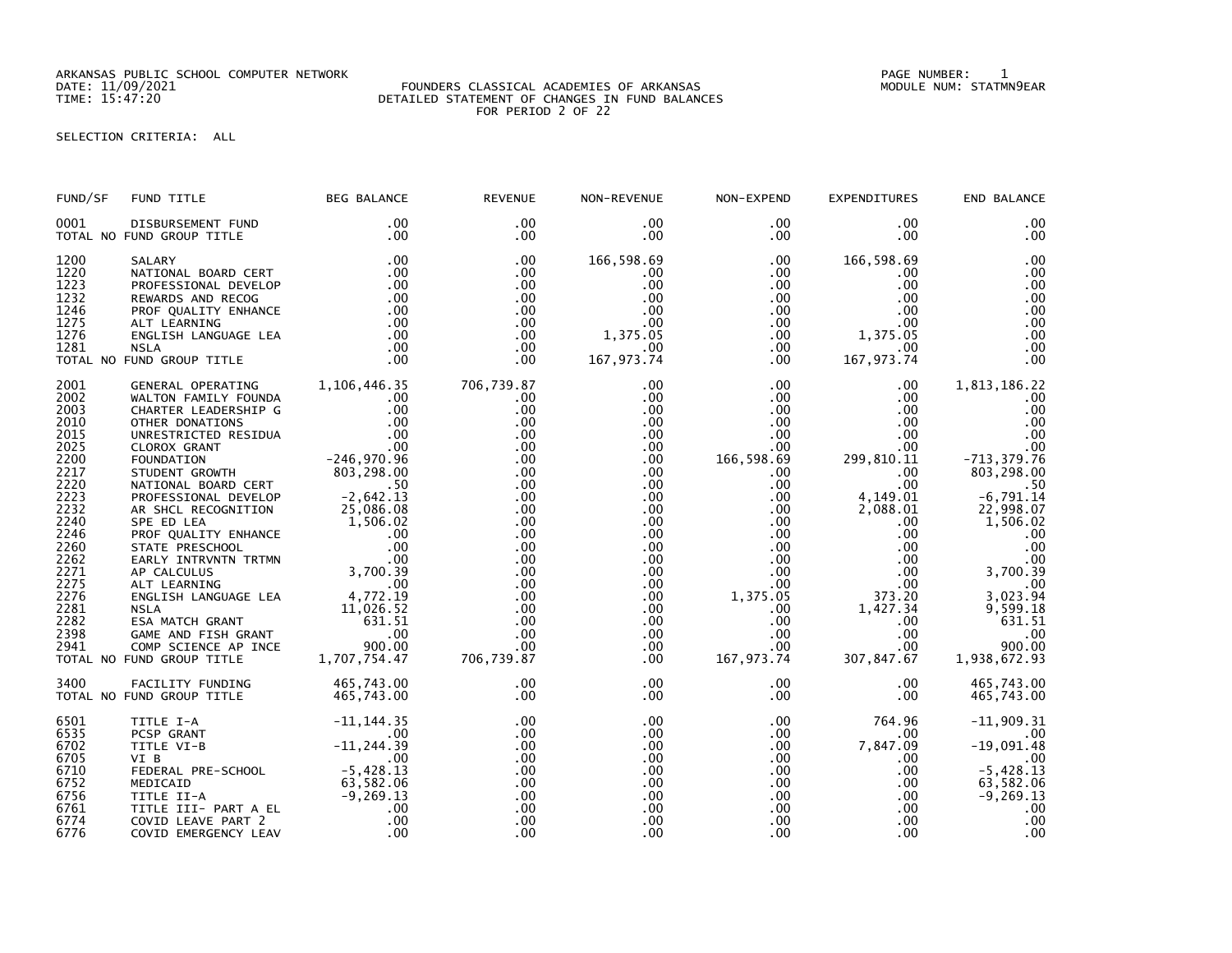ARKANSAS PUBLIC SCHOOL COMPUTER NETWORK PAGE NUMBER: 2

## DATE: 11/09/2021 FOUNDERS CLASSICAL ACADEMIES OF ARKANSAS MODULE NUM: STATMN9EAR TIME: 15:47:20 DETAILED STATEMENT OF CHANGES IN FUND BALANCES FOR PERIOD 2 OF 22

SELECTION CRITERIA: ALL

| FUND/SF | FUND TITLE                | <b>BEG BALANCE</b> | <b>REVENUE</b> | NON-REVENUE | NON-EXPEND | <b>EXPENDITURES</b> | END BALANCE      |
|---------|---------------------------|--------------------|----------------|-------------|------------|---------------------|------------------|
| 6780    | CARES                     | .00                | .00            | .00         | .00        | .00                 | .00              |
| 6781    | ESSER II                  | .00                | 3,056.58       | .00         | .00        | 13,497.34           | $-10,440.76$     |
| 6786    | TITLE IV                  | $-514.58$          | .00            | .00         | .00        | 680.29              | $-1, 194.87$     |
| 6788    | COVID SCHOOL MEALS        | .00                | .00            | .00         | .00.       | .00                 | .00              |
| 6794    | ESSER II SUPPLEMENTA      | .00                | .00            | .00         | .00        | 4,573.79            | $-4, 573.79$     |
|         | TOTAL FEDERAL GRANTS FUND | 25,981.48          | 3,056.58       | .00         | .00.       | 27,363.47           | 1,674.59         |
| 7001    | ATHLETIC CROSS COUNT      | .00                | .00            | .00         | .00        | .00                 | .00              |
| 7002    | ATHLETIC BASKETBALL       | 646.01             | .00            | .00         | .00        | .00                 | 646.01           |
| 7003    | ATHLETIC VOLLEYBALL       | 1,579.11           | .00            | .00         | .00        | .00                 | 1,579.11         |
| 7004    | ATHLETIC TENNIS           | .00                | .00            | .00         | .00        | .00                 | .00              |
| 7005    | ATHLETIC GOLF             | 632.32             | .00            | .00         | .00        | .00                 | 632.32           |
| 7006    | ATHLETIC TRACK            | .00                | .00            | .00         | .00        | .00                 | $.00$<br>-426.16 |
| 7007    | CHEER/DANCE               | $-426.16$          | .00            | .00         | .00        | .00                 |                  |
| 7008    | GENERAL ATHLETICS         | 16,427.42          | .00            | .00         | .00        | 4,237.00            | 12,190.42        |
| 7009    | GATE FEES ATHLETICS       | 398.03             | .00            | .00         | .00.       | .00                 | 398.03           |
| 7010    | AFTERSCHOOL PROGRAM       | 3,521.19           | 4,880.00       | .00         | .00        | 3,102.97            | 5,298.22         |
| 7011    | UNIFORM ASSISTANCE        | 6,886.65           | .00            | .00         | .00.       | .00                 | 6,886.65         |
| 7012    | <b>HEALTH</b>             | 5,252.09           | .00            | .00         | .00        | .00                 | 5,252.09         |
| 7013    | WEIGHTLIFTING/PE          | 448.21             | .00            | .00         | .00        | .00                 | 448.21           |
| 7014    | LACROSSE                  | 1,379.15           | .00            | .00         | .00        | .00                 | 1,379.15         |
| 7015    | E-SPORTS                  | .00                | .00            | .00         | .00        | .00                 | .00              |
| 7016    | RUNNING CLUB              | 813.80             | .00            | .00         | .00        | .00                 | 813.80           |
| 7018    | <b>GIRLS BASKETBALL</b>   | 433.64             | .00            | .00         | .00        | .00                 | 433.64           |
| 7019    | HS CHOIR                  | 923.56             | .00            | .00         | .00        | .00                 | 923.56           |
| 7020    | MUSIC                     | 1,137.57           | .00            | .00         | .00        | .00                 | 1,137.57         |
| 7021    | <b>THEATRE</b>            | 1,324.57           | .00            | .00         | .00        | .00                 | 1,324.57         |
| 7022    | ROBOTICS                  | 2,708.88           | .00            | .00         | .00        | .00                 | 2,708.88         |
| 7023    | STUDENT COUNCIL           | 738.28             | .00            | .00         | .00        | .00                 | 738.28           |
| 7024    | JR STUDENT COUNCIL        | 1,465.23           | .00            | .00         | .00.       | .00                 | 1,465.23         |
| 7027    | VISUAL ARTS               | 649.62             | .00            | .00         | .00        | .00                 | 649.62           |
| 7030    | <b>YEARBOOK</b>           | 1,407.54           | .00            | .00         | .00        | .00                 | 1,407.54         |
| 7032    | PROM                      | 1,267.63           | .00            | .00         | .00        | .00                 | 1,267.63         |
| 7033    | LIBRARY                   | 1,857.49           | .00            | .00         | .00        | .00                 | 1,857.49         |
| 7034    | SCHOLARSHIP               | 762.76             | .00            | .00         | .00        | .00                 | 762.76           |
| 7035    | FIELD TRIP                | 137.01             | .00            | .00         | .00.       | .00                 | 137.01           |
| 7036    | CHESS CLUB                | 97.19              | .00            | .00         | .00        | .00                 | 97.19            |
| 7037    | OUTDOOR CLUB              | 80.90              | .00            | .00         | .00        | .00                 | 80.90            |
| 7119    | JR HIGH CHOIR             | 168.48             | .00            | .00         | .00        | .00                 | 168.48           |
| 7215    |                           | 184.00             | .00            | .00         | .00        | .00                 | 184.00           |
| 7810    | UPPER SCHOOL ACTIVIT      | 115.03             | .00            | .00         | .00        | .00                 | 115.03           |
| 7860    | SENIOR TRIP               | .00                | .00            | .00.        | .00        | .00                 |                  |
| 7861    | SENIOR CLASS 2022         | 38.37              | .00            | .00         | .00.       | .00                 | $.00$<br>38.37   |
| 7870    | NWACA GEN ACTIVITY        | 45,228.71          | 6.00           | .00         | .00        | 2,867.14            | 42,367.57        |
| 7871    | TEACHER APPRECIATION      | 1,258.81           | 29.23          | .00         | .00.       | .00                 | 1,288.04         |
| 7880    | ENRICHMENT                | 934.60             | .00            | .00         | .00.       | .00                 | 934.60           |
| 7901    | LR ATHLETICS              | 126.72             | .00            | .00         | .00.       | .00                 | 126.72           |
| 7902    | LR BOYS BASKETBALL        | .00                | .00            | .00         | .00        | .00                 | .00              |
| 7903    | LR VOLLEYBALL             | 1,484.05           | .00            | .00         | .00        | .00                 | 1,484.05         |
| 7920    | LR STUDENT COUNCIL        | 154.64             | .00            | .00         | .00        | .00                 | 154.64           |